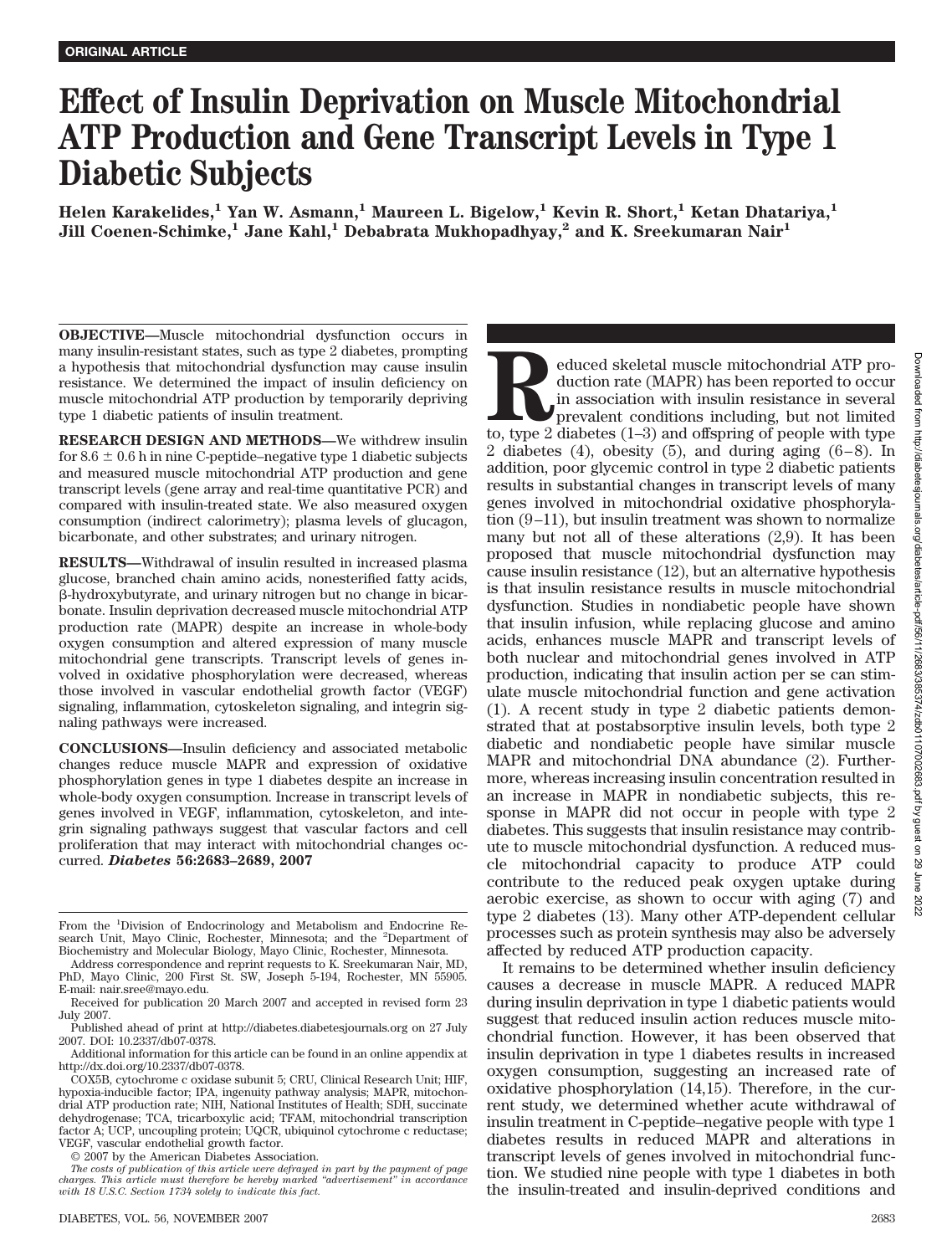## **TYPE 1 DIABETES AND MUSCLE MITOCHONDRIAL FUNCTION**

TABLE 1 Subject characteristics

| $31 \pm 3$     |
|----------------|
| $79.5 \pm 4$   |
| $25.7 \pm 1$   |
| $27.7 + 4$     |
| $17.3 \pm 3.2$ |
| $7.4 \pm 0.4$  |
| < 0.03         |
|                |

Data are means  $\pm$  SD. Values are for nine people with type 1 diabetes.

obtained muscle biopsies to compare treatment effects on MAPR and expression of gene transcripts.

#### **RESEARCH DESIGN AND METHODS**

People with type 1 diabetes were recruited using advertisements within the institution and in the Olmsted County, Minnesota, area. Informed written consent was obtained after a detailed review of the protocol, which had been approved by the Institutional Review Board of the Mayo Clinic and Foundation. All patients were screened with detailed history, physical examination, hematological, and biochemical profile. Exclusion criteria included renal insufficiency, coronary artery disease, other vascular disease, neuropathy, or poor wound healing and use of  $\beta$ -blockers, tricyclic antidepressants, or anticoagulants. Body composition was measured using dual-energy X-ray absorptiometry (DPX-L; Lunar, Madison, WI). Subject characteristics are given in Table 1.

Each subject performed two studies, the insulin-treated study day followed by the insulin-deprived study day, separated by 1–2 weeks. All subjects were placed on a weight-maintaining diet (energy content as carbohydrate:protein: fat 55:15:30%) provided from the Mayo CTSA Clinical Research Unit (CRU) for 3 consecutive days before each inpatient study period. The insulin regimen of each participant was changed during this time. Those subjects on a multiple daily injection regimen ( $n = 7$  of the 9 subjects) were instructed to use ultra rapid-acting insulin (aspart or lispro, recombinant insulins) before each meal and bedtime based on blood glucose, but long-acting insulin was discontinued for the 3 days before each overnight visit. Instructions were given to use short-acting insulin as needed to keep blood glucose concentration within the goal range of  $4.4 - 6.6$  mmol/l. Those subjects on an insulin pump ( $n = 2$ ) using ultra rapid acting insulin continued their regimen until each admission. These subjects also had a target glucose range of  $4.4 - 6.6$  mmol/l.

On the evening before each study, subjects were admitted to the CRU at 1700 h and stayed overnight until 1200 h the next day. A retrograde catheter was inserted into a dorsal hand vein for sample collection, and the hand was kept in a heating pad. A second intravenous catheter was placed in the contralateral forearm for infusions. After a standard dinner at 1800 h, a fasting state was maintained, except for water, until the end of each inpatient visit.

In the morning, the hand with the retrograde catheter was kept in a "hot box" at 60°C to obtain arterialized venous blood (16). On the insulin-treated day, an intravenous insulin infusion using regular human insulin was started and the plasma glucose maintained between 4.44 and 5.56 mmol/l overnight until 1200 h the next day. Plasma glucose was measured every 30 – 60 min, and the insulin dose was adjusted every 30 min until midnight and every 15 min from midnight until the end of the study day. On the insulin-deprived day, the insulin infusion was discontinued for  $8.6 \pm 0.6$  h. The muscle biopsy was not completed on one subject because of a plasma glucose level above 17 mmol/l and altered electrolytes and bicarbonate, resulting in discontinuation of the study.

Blood samples for insulin, C-peptide, glucagon, amino acids, bicarbonate, --hydroxybutyrate, and free fatty acids were taken at three time points but reporting only the last sample representing the maximal period of insulin deprivation on the insulin-deprived day or a similar time point on the insulin-treated day. Vastus lateralis muscle samples were obtained at the end of the study (8.6  $\pm$  0.6 h after insulin withdrawal or similar time point on the insulin-treated day under local anesthesia (lidocaine, 2%), with a percutaneous needle as described previously (17).

**Hormones and substrates.** Plasma insulin, glucagon, nonesterified fatty acids,  $\beta$ -hydroxybutyrate, bicarbonate, and glucose were measured as previously described (2,18,19). Plasma glucagon levels were measured by a direct double-antibody radioimmunoassay (Linco Research Immunoassay, St. Charles, MO). Plasma levels of amino acids were measured by a highperformance liquid chromatography system (HP 1090, 1046 fluorescence detector and cooling system) with precolumn *o*-phthalaldehyde derivatization (20).

**Urinary measurements.** Urinary nitrogen excretion rate was determined using timed collections. Urinary nitrogen content was analyzed with a Beckman GM7 Analox Microstat.

**Indirect calorimetry.** Respiratory gas exchange was measured using the DeltaTrac system (Sensormedics, Yorba Linda, CA) for 45 min at 1000 h.

**MAPR.** MAPR was measured as previously described (1,7). Briefly, freshly isolated mitochondrial preparation from muscle biopsy samples were used for the ATP production measurement. This mitochondrial pellet was suspended in buffer B (180 mmol/l sucrose, 35 mmol/l KH<sub>2</sub>PO<sub>4</sub>, 10 mmol/l Mg acetate, and 5 mmol/l EDTA) and used to measure MAPR with a bioluminescent technique as previously described (7,21,22). The reaction mixture included a luciferin– luciferase ATP monitoring reagent (BioThema, Haninge, Sweden), substrates for oxidation, and 35  $\mu$ mol/l ADP. Substrates used were 10 mmol/l glutamate plus 1 mmol/l malate, 20 mmol/l succinate plus 0.1 mmol/l rotenone, 1 mmol/l pyruvate plus  $0.05$  mmol/l palmitoyl-L-carnitine plus  $10$  mmol/l  $\alpha$ -ketoglutarate plus 1 mmol/l malate, 1 mmol/l pyruvate plus 1 mmol/l malate, 0.05 mmol/l palmitoyl-L-carnitine plus 1 mmol/l malate, and 10 mmol/l  $\alpha$ -ketoglutarate with blank tubes used for measuring background activity. All reactions for a given sample were monitored simultaneously at  $25^{\circ}\mathrm{C}$  for 20–25 min and calibrated with addition of an ATP standard using a BioOrbit 1251 luminometer (BioOrbit Oy, Turku, Finland). Muscle ATP production was measured in only seven people because muscle biopsy was performed in only eight and one of the ATP production measurements could not be completed because of equipment problem.

**Analysis of gene transcripts using GeneChips.** This measurement was performed as previously reported in muscle biopsy samples (2). Gene transcript profiles were measured by high-density oligonucleotide microarray containing probes for 54,675 transcripts and expressed sequence tags (HG-U133 plus 2.0 GeneChip arrays; Affymetrix, Santa Clara, CA).

**GeneChip data processing.** GeneChip data were subjected to invariant probe set normalization and perfect match– only model-based expression index for expression measurement by dChip (23). Genes that were identified as absent by dChip across all samples were excluded from further analysis. Differences between insulin-deprived and insulin-treated groups were evaluated by paired *t* test. When adjusted for the multiple comparison errors (24), no single gene remained different between the two compared groups. Therefore, we opted to focus on significantly altered pathways and functional gene sets rather than individual genes.

**Real-time quantitative PCR.** To validate the findings of the GeneChip results and to quantitate other genes of interest, transcript levels of selected genes were examined by real-time quantitative PCR (Applied Biosystems 7900) as previously described (7,17). RNA was extracted from frozen muscle samples using the RNeasy Fibrous Tissue kit (Qiagen) following the manufacturer's instruction. Total RNA was reverse transcribed using Taqman Reverse Transcription kit (Applied Biosystems). The primers were designed to cover the boundaries of two adjacent exons, thereby eliminating the possibility of amplifying DNA. The primers and probes used were as follows: cytochrome c oxidase subunit 5 (Cox5B), CGCGATGCGCTCCAT (forward), CCAGTCGCCTGCTCTTCAT (reverse), and AGTGGGAACACCACCTCCA GATG (probe); COX10, GATGAAGCTGCAAGTGTATGATTTG (forward), GT GGTACTTACAACCAGAGCTGTGA (reverse), and AATTTTGGCTCGACTATC (probe); ubiquinol cytochrome c reductase (UQCR) 6.4-kDa subunit, CCTG GACTGGGTACCTTACATCA (forward), AGGCACCAGAGCAGTCTGTGA (reverse), and TGGCAAGTTTAAGAAGGAT (probe); ATP5F1, AGAAGTCACAA CAGGCACTGGTT (forward), CAATGTTATTCCTTTGCACATCAAA (reverse), and AGAAGCGCCATTACC (probe); uncoupling protein (UCP)2, GATCTCAT CACCTTTCCTCTGGATA (forward), TACTGGGCGCTGGCTGTAG (reverse), and TGACTTTCTCCTTGGATCTGTAACCGGACTTTA (probe); and UCP3, CT CAAGGAGAAGCTGCTGGACTA (forward), GCTCCAAAGGCAGAGACAAAGT (reverse), and ACCTGCTCACTGACAACTTCCCCTGC (probe). The abundance of each target gene was normalized to 28S ribosomal RNA, which was coamplified in the same well. Primer and probe sequences to 28S were published elsewhere (17).

**Statistics.** Data are represented as means  $\pm$  SE. Paired two-tailed t tests were used for outcome measures except when the hypothesis was one-sided (for previously shown directional changes), such as for indirect calorimetry, urinary nitrogen, and glucagon concentration. For such data, an a priori decision was made to use one-tailed *t* tests. Statistical significance was set at  $P < 0.05$  for all comparisons.

## **RESULTS**

**Hormones and substrates.** Average plasma levels of glucose, glucagon, and total and branched chain amino acids were significantly higher during insulin deprivation than during insulin treatment (Table 2). Serum bicarbon-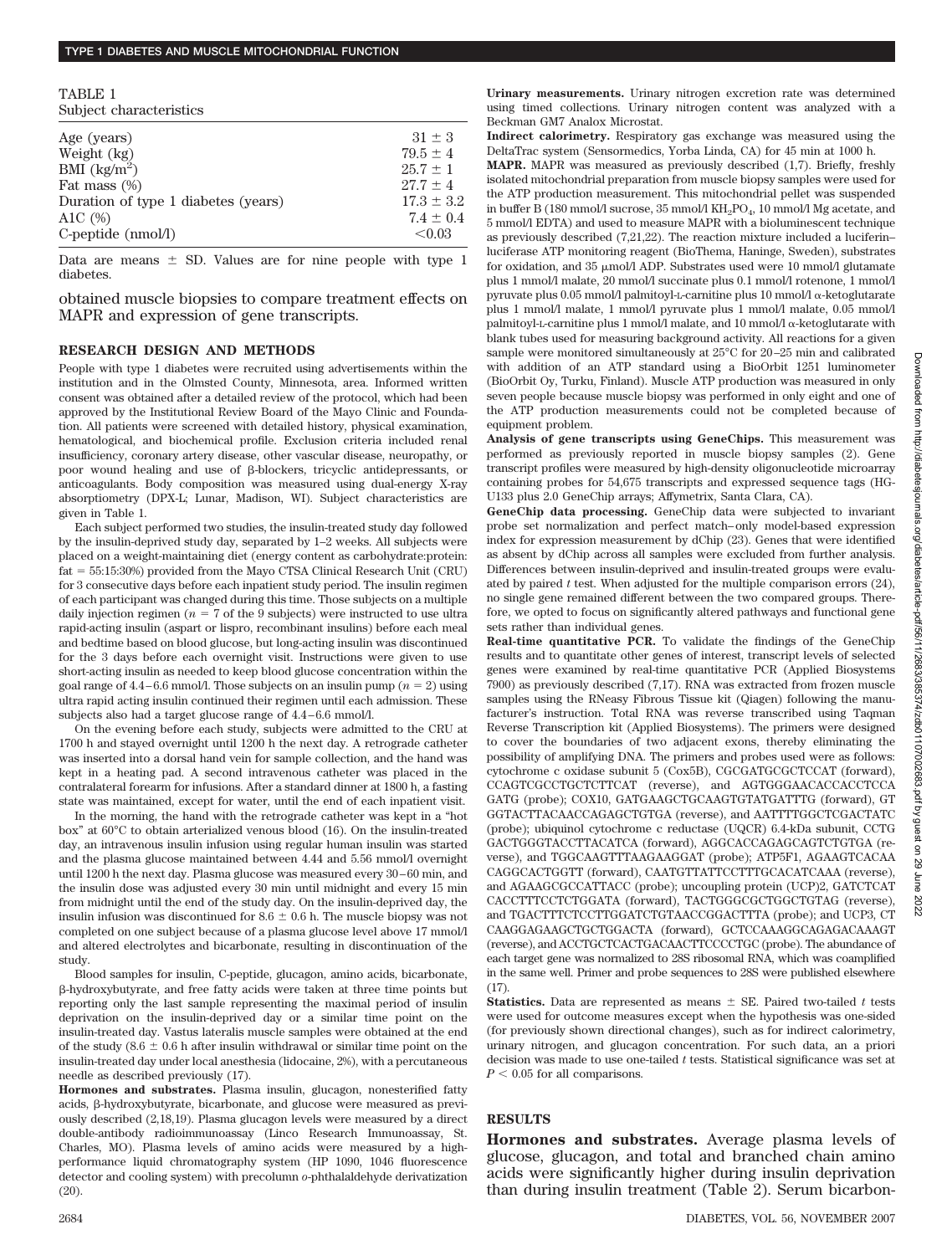## TABLE 2

Plasma hormone and metabolite concentrations

|                                   |                 |                 | P value  | Subjects $(n)$ |
|-----------------------------------|-----------------|-----------------|----------|----------------|
| Glucose (mmol/l)                  | $5.3 \pm 0.1$   | $16.8 \pm 0.7$  | < 0.0001 |                |
| Glucagon $(ng/l)$                 | $52.1 \pm 6.9$  | $87.3 \pm 15.9$ | 0.009    |                |
| Total AA (mmol/l)                 | $1828 \pm 132$  | $2176 \pm 168$  | 0.004    |                |
| $BCAA$ (mmol/l)                   | $343 \pm 26$    | $664 \pm 61$    | < 0.0001 |                |
| $NEFA$ (mEq/l)                    | $0.51 \pm 0.15$ | $1.10 \pm 0.16$ | 0.056    |                |
| $\beta$ -Hydroxybutyrate (mmol/l) | $0.3 \pm 0.2$   | $2.0 \pm 0.1.1$ | < 0.001  |                |
| Bicarbonate (mmol/l)              | $22.8 \pm 1.7$  | $21.0 \pm 3.5$  | 0.1      |                |

Data are means  $\pm$  SE. I+, insulin-treated state; I-, insulin-deprived state; AA, total of all amino acids measured; BCAA, branched chain amino acid; NEFA, nonesterified fatty acid.

ate levels were not significantly different between the two groups  $(P = 0.1)$ ; however,  $\beta$ -hydroxybutyrate levels were significantly higher in the insulin-deprived group than in the insulin-treated group  $(P < 0.001)$ . Urinary nitrogen was measured in four subjects that showed a greater loss during insulin deprivation (49.1  $\pm$  7.7 mmol/h) than during insulin treatment  $(31.5 \pm 4.9)$  ( $P < 0.01$ ), and nonesterified fatty acid levels also tended to decrease.

**Skeletal muscle mitochondrial ATP production.** Vastus lateralis muscle MAPR  $(n = 7)$  using several substrates, such as glutamate plus malate (7.7  $\pm$  1.1  $\mu$ mol·  $min^{-1}$  g<sup>-1</sup> in insulin-deprived vs.  $10.5 \pm 1.3$  in insulintreated patients,  $P < 0.008$ ), pyruvate plus malate (3.8  $\pm$  $0.6 \mu$ mol·min<sup>-1</sup>·g<sup>-1</sup> in insulin-deprived vs.  $5.0 \pm 0.6$  in insulin-treated patients,  $P < 0.01$ ), pyruvate plus palmitoyl-L-carnitine plus  $\alpha$ -ketoglutarate plus malate (8.6  $\pm$  1.1  $\mu$ mol · min<sup>-1</sup> · g<sup>-1</sup> in insulin-deprived vs. 10.7  $\pm$  1.6 in insulin-treated patients,  $P < 0.02$ ),  $\alpha$ -ketoglutarate plus glutamate  $(5.7 \pm 0.7 \mu mol \cdot min^{-1} \cdot g^{-1}$  in insulin-deprived vs. 7.6  $\pm$  1.2 in insulin-treated patients,  $P = 0.01$ ), and palmitoyl-L-carnitine plus 1 malate (3.6  $\pm$  0.4  $\mu$ mol  $\cdot$  min<sup>-</sup>  $g^{-1}$  in insulin-deprived vs. 4.7  $\pm$  0.4 in insulin-treated patients,  $P = 0.02$ ) (Fig. 1). Succinate plus rotenone was the only substrate used that did not reach statistical significance difference between the two groups  $(3.1 \pm 0.7)$   $\mu$ mol · min<sup>-1</sup> · g<sup>-1</sup> in insulin-deprived vs. 3.9  $\pm$  0.6 in insulin-treated patients,  $P = 0.06$ ). No statistically significant correlation was found between bicarbonate or  $\beta$ -hydroxybutyrate and MAPR using each of the six substrates. **Indirect calorimetry.** Oxygen consumption  $(Vo_2)$  and carbon dioxide production  $(Vco<sub>2</sub>)$  were significantly higher during insulin deprivation than insulin treatment  $(n = 8)$  (Fig. 1). The respiratory quotient during insulin deprivation (0.76  $\pm$  0.03) compared with insulin treatment  $(0.77 \pm 0.02)$  was not different  $(P = 0.29)$ .

**Gene transcript levels: GeneChip arrays.** A total of 40,438 transcripts were included in the analysis, of which 2,355 transcripts were differentially expressed between insulin-deprived and insulin-treated subjects  $(P < 0.05;$ Supplementary Table 1, available in an online appendix at http://dx.doi.org/10.2337/db07-0378) (Fig. 2). These 2,355 genes were used as "focus genes" for ingenuity pathway analysis (IPA; Ingenuity Systems, Redwood City, CA), and the full 40,438 genes were used as reference genes for IPA. In Fig. 2, the top canonical pathways associated with upor downregulated genes in insulin-deprived compared with insulin-treated patients are displayed at the right and left panels of the volcano plot, respectively. The pathways that were upregulated by insulin deprivation include integrin signaling, vascular endothelial growth factor (VEGF)



**FIG. 1. Muscle MAPRs and indirect calorimetry.** *Top***:** MAPR ( $n = 7$ ) was significantly lower (\**P*  $\cdot$  $(0.05)$  in insulin deprivation  $(I-, \bullet)$  compared with insulin treatment  $(I^+, \circ)$  using glutamate **plus malate (GM), pyruvate plus malate (PM),** pyruvate plus palmitoyl-L-carnitine plus  $\alpha$ -keto $glutarate$  plus malate (PPKM),  $\alpha$ -ketoglutarate **plus glutamate (KG), and palmitoyl-L-carnitine plus one malate (PCM). There was no significant difference with succinate plus rotenone (SR). Actual** *P* **values are given in the text.** *Bottom***: Wholebody**  $Vo_2$ ,  $Vco_2$ , and respiratory quotient (RQ) during rest ( $n = 8$ ) were significantly higher (\**P* < **0.05)** during insulin deprivation (I−,■) compared with insulin treatment  $(I^+, \Box)$ . There was no difference in RQ.  $^*P < 0.05$ ,  $^{**P} < 0.02$ .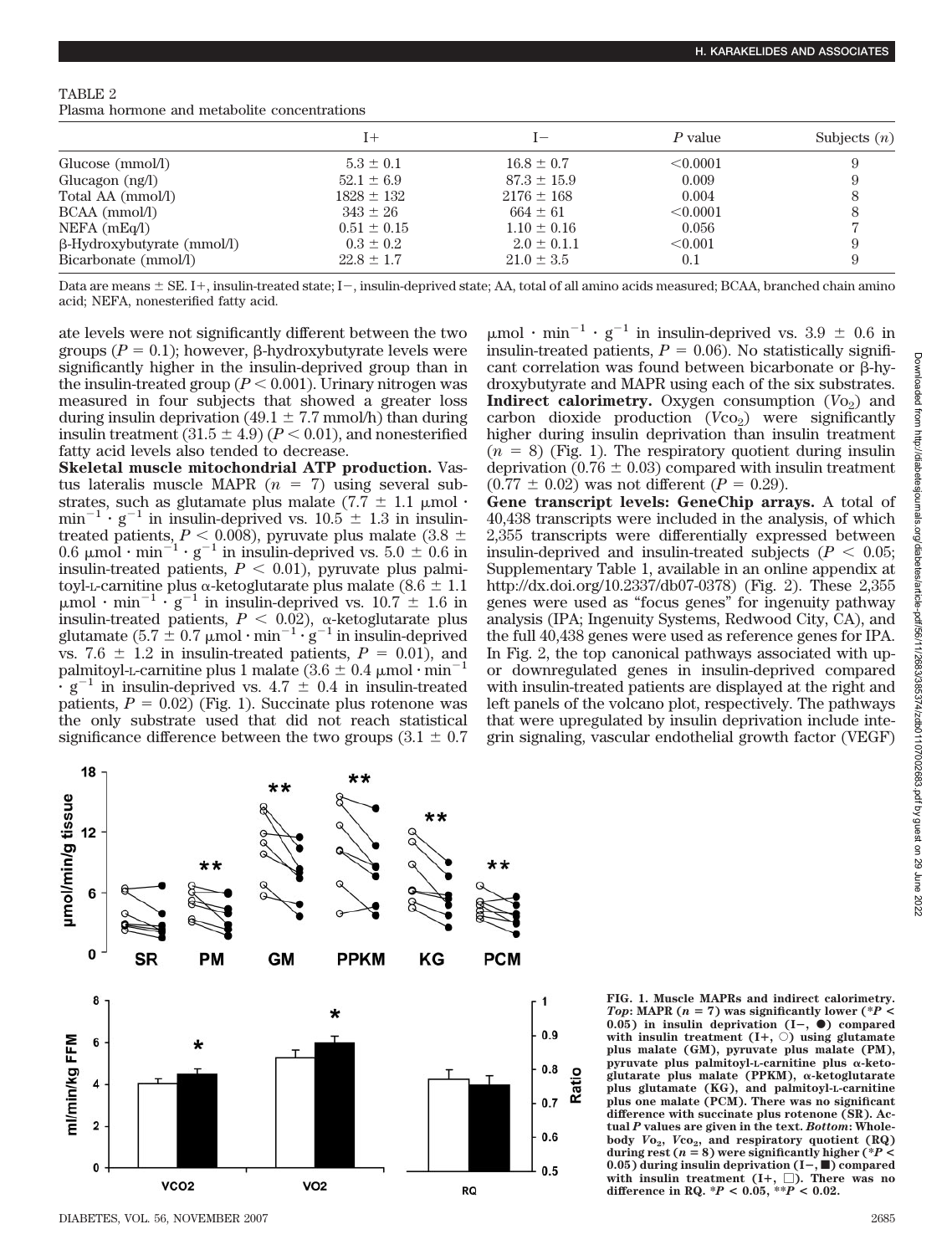

**FIG. 2. Skeletal muscle gene transcript profiles measured using Affymetrix HG-U133 plus 2.0 GeneChips in insulin-treated and insulin-deprived type 1 diabetic patients. Mitochondrial (Mito) genes are highlighted in red. A volcano plot showing 2,355 differentially expressed genes and the gene groups whose transcripts were significantly between the two studied groups is shown (details in Supplementary Tables 1–3). The gene groups whose transcripts are expressed at significantly lower levels during insulin treatment (***left***) were enriched with genes involved in oxidative phosphorylation; arachidonic acid metabolism; and stilbene, coumarine, and lignin biosynthesis pathways. The more highly expressed transcripts during insulin deprivation (***right***) were significantly enriched with genes involved in integrin signaling, VEGF signaling, actin cytoskeleton signaling, and leukocyte extravasation signaling pathways.**

signaling, actin cytoskeleton signaling, and leukocyte extravasation signaling. We observed significant alterations in 68 mitochondrial genes during insulin deprivation (Supplementary Table 2), of which the majority of genes directly involved in the oxidative phosphorylation pathway were downregulated by insulin deprivation (Fig. 3). In contrast, insulin deprivation upregulated the expression of fewer gene transcripts that are not directly involved in oxidative phosphorylation but are involved in other mitochondrial functions. Insulin deprivation downregulated the gene transcripts involved in arachidonic acid metabolism and stilbene, coumarine, and lignine biosynthesis pathways. The complete list of altered canonical pathways by insulin deprivation is available in Supplementary Table 3.

**mRNA GeneChip validation.** mRNA levels (corrected for 28S) of several mitochondrial enzymes and transporters were checked for validation of GeneChip array data (Fig. 3). Levels of COX5B (0.81  $\pm$  0.03 in insulin-deprived vs.  $0.93 \pm 0.06$  in insulin-treated patients,  $P < 0.05$ ), COX10 (0.59  $\pm$  0.07 in insulin-deprived vs. 0.66  $\pm$  0.07 in insulin-treated patients,  $P = 0.05$ ), UQCR (0.1.0  $\pm$  0.06 in insulin-deprived vs.  $1.12 \pm 0.09$  in insulin-treated patients,  $P < 0.05$ ), and ATP5F1 (1.04  $\pm$  0.04 in insulin-deprived vs.  $1.15 \pm 0.07$  in insulin-treated patients,  $P < 0.05$ ) were lower in insulin-deprived than in insulin-treated patients.

In addition, mRNA (real-time PCR) of UCP2 levels, normalized to 28S (1.86  $\pm$  0.6 in insulin-deprived vs. 1.97  $\pm$ 0.9 in insulin-treated patients,  $P = 0.4$ ) and UCP3 levels  $(6.76 \pm 2.3 \text{ in insulin-deprived vs. } 5.3 \pm 3.9 \text{ in insulin-}$ 



**FIG. 3. mRNA levels by real-time quantitative PCR (RT-PCR) to validate GeneChip array data. All for gene transcripts changed in the same direction as in gene array data in insulin deprivation. mRNA** levels of COX5B ( $P = 0.004$  for gene array,  $0.046$ for RT-PCR),  $\angle$ OX10 ( $P = 0.041$  for gene array, **0.050 for RT-PCR), UQCR (** $P = 0.004$  **for gene array, 0.046 for RT-PCR), and ATP5F1 (***P* **0.025 for gene array, 0.042 for RT-PCR), corrected for 28S, were significantly lower during insulin deprivation (I**-**,** f**) compared with insulin treatment**  $(I^+, \Box)$   $(n = 9)$   $(*P < 0.05)$ .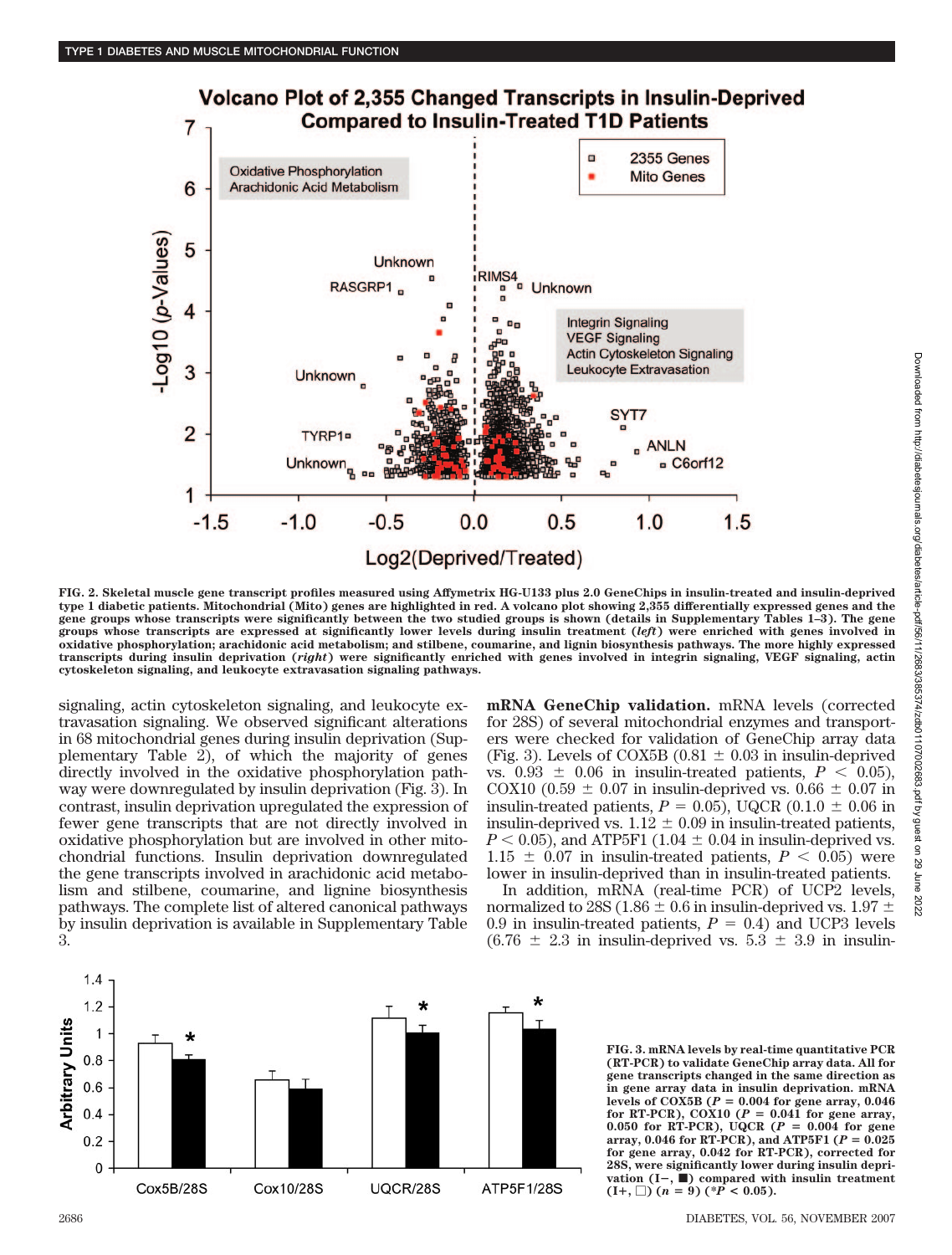treated patients,  $P = 0.7$ ) were not significantly different between insulin treatment and insulin deprivation in type 1 diabetic subjects.

## **DISCUSSION**

Insulin deprivation in type 1 diabetic subjects, as expected, resulted in clear metabolic changes consistent with insulin deficiency, including increased levels of glu- $\cos$ e, amino acids,  $\beta$ -hydroxybutyrate, and urinary nitrogen. However, the current study demonstrated that insulin deficiency resulted in a significant reduction in muscle MAPR demonstrated by measurements of maximal muscle ATP production capacity using six separate substrates. This muscle mitochondrial dysfunction was associated with alterations in transcript levels of several genes involving mitochondrial function and specifically a decrease in oxidative phosphorylation gene transcripts. Gene array analysis showed that after insulin deficiency, alterations in transcript levels involving several genes encoding mitochondrial proteins and several other pathways, including VEGFs and integrin signaling pathway, occurred. Selected gene transcripts were analyzed by real-time quantitative PCR that supported gene array results.

The reduced muscle MAPR during insulin deprivation occurred despite an increase in energy metabolism as noted by an increase in whole-body oxygen consumption. The finding of increased oxygen consumption during insulin deprivation in type 1 diabetes is consistent with previous findings (14,15). The current study demonstrated that increased  $O_2$  consumption at the whole-body level was associated with a decrease in MAPR. The dissociation between  $O_2$  consumption and ATP production can occur if there is uncoupling of oxidative phosphorylation. There was no change in UCP2 or UCP3 mRNA abundance, suggesting no change in UCP2 or UCP3 protein expression. It is controversial whether UCP2 and UCP3 are real UCPs in muscle because UCP1 is in brown adipose tissue (25), and other uncoupling mechanisms or regulators of ATP production rate may be responsible for the changes. Although we cannot exclude the possibility of uncoupling of oxidative phosphorylation in skeletal muscle during insulin deprivation, no definitive data are currently available to support it. An alternative explanation that we favor is that increased  $V_{{}o_2}$ , which represents whole-body  $O_2$ consumption, might have occurred in tissue (or tissues) other than skeletal muscle. Previous studies have shown that increased  $O_2$  consumption during insulin deprivation is related to elevated glucagon levels (15). Moreover, inhibition of glucagon secretion by somatostatin during insulin deprivation in type 1 diabetes reverses the increased  $O_2$  consumption. Re-introduction of glucagon increased  $O_2$  consumption in those subjects, demonstrating that high glucagon levels contributed to increased  $O<sub>2</sub>$ consumption during insulin deprivation (15). Glucagon has also been shown to increase  $O_2$  consumption during insulin deficiency in nondiabetic healthy people (26). Because skeletal muscle does not have glucagon receptors and the liver is the main site of glucagon action, it is likely that much of the increased  $O_2$  consumption demonstrated at the whole-body level occurs in the liver. Previous studies have also shown that insulin deprivation in type 1 diabetic patients is associated with increased synthesis rates of muscle protein (high energy consuming process) in the splanchnic bed  $(27)$ , indicating increased  $O_2$ consumption.

The current study supports a hypothesis that reduced insulin action results in reduced MAPR, which was shown consistently using different substrates. The reduction in muscle MAPR is consistent with a previous report demonstrating that insulin infusion enhances muscle MAPR (1) and therefore insulin deficiency causes inhibition of MAPR. These effects of insulin on MAPR occurred after an 8-h infusion of insulin (1). In the current study, withdrawal of insulin from type 1 diabetic subjects for a comparable period of time resulted in a decline in MAPR.

We used a gene array approach to measure transcript levels of over 40,000 genes, and the results support the reduction of the transcript level of many genes involved in mitochondrial function because of insulin deficiency. These results are confirmed by demonstrating similar directional changes by real-time PCR. As a group, the transcript levels of genes involved in oxidative phosphorylation were expressed at a significantly lower level during insulin deprivation. The mRNA transcript levels of many genes involved in MAPR, including ATP synthase, were expressed at lower levels during insulin deprivation. Interestingly, mitochondrial transcription factor A (TFAM) was also significantly lower in skeletal muscle of type 1 diabetic subjects during insulin deprivation. TFAM is a key, nuclear-encoded transcription factor that regulates transcription mitochondrial genes (28). Because TFAM expression is reduced, it is reasonable to assume that insulin deprivation also caused inhibition of transcription of mitochondrial genes. Most of the transcripts encoding mitochondrial proteins measured using the Affymetrix gene chip are nuclear encoded. It is intriguing that insulin deprivation caused upregulation of some genes encoding mitochondrial proteins, such as cytochrome c oxidase assembly protein, but it appears that none of the gene transcripts that are upregulated during insulin deprivation are directly involved in oxidative phosphorylation, per se. These upregulated gene transcripts may represent a compensatory response to the reduced mitochondrial oxidative phosphorylation capacity.

Of note, the gene transcripts involving the integrin signaling, VEGF, leukocyte extravasation, and cytoskeleton signaling pathways were higher in skeletal muscle of type 1 diabetic subjects during insulin deprivation (Fig. 3). The exact role of these pathways in regulating mitochondrial DNA abundance and mitochondrial dysfunction is not clear. We noted that many gene transcripts involved in tricarboxylic acid (TCA) cycle are altered by insulin deprivation. One plausible mechanism of upregulation of VEGF axis might be the deregulation of TCA cycle components. Insulin deficiency inhibits pyruvate dehydrogenase, but ketone bodies that increase during insulin deficiency escape this block and provide an alternative source of mitochondrial acetyl CoA (29). Also, succinate dehydrogenase (SDH) is a mitochondrial TCA cycle enzyme, and succinate, a TCA cycle metabolite, can accumulate because of SDH downregulation, transmitting a signal from mitochondria to the cytosol (30 –33). A recent report suggests that once in the cytosol, succinate inhibits hypoxia-inducible factor (HIF)- $\alpha$  prolyl hydroxylase, leading to HIF-1 $\alpha$  stabilization under normoxic conditions (34). Therefore, upregulation of succinate or other TCA cycle metabolites can increase expression of genes that facilitate angiogenesis and inflammatory responses during normoxia. Of note, upregulation of the leukocyte extravasation pathway observed in gene transcript analysis of the current study supports inflammatory response. On the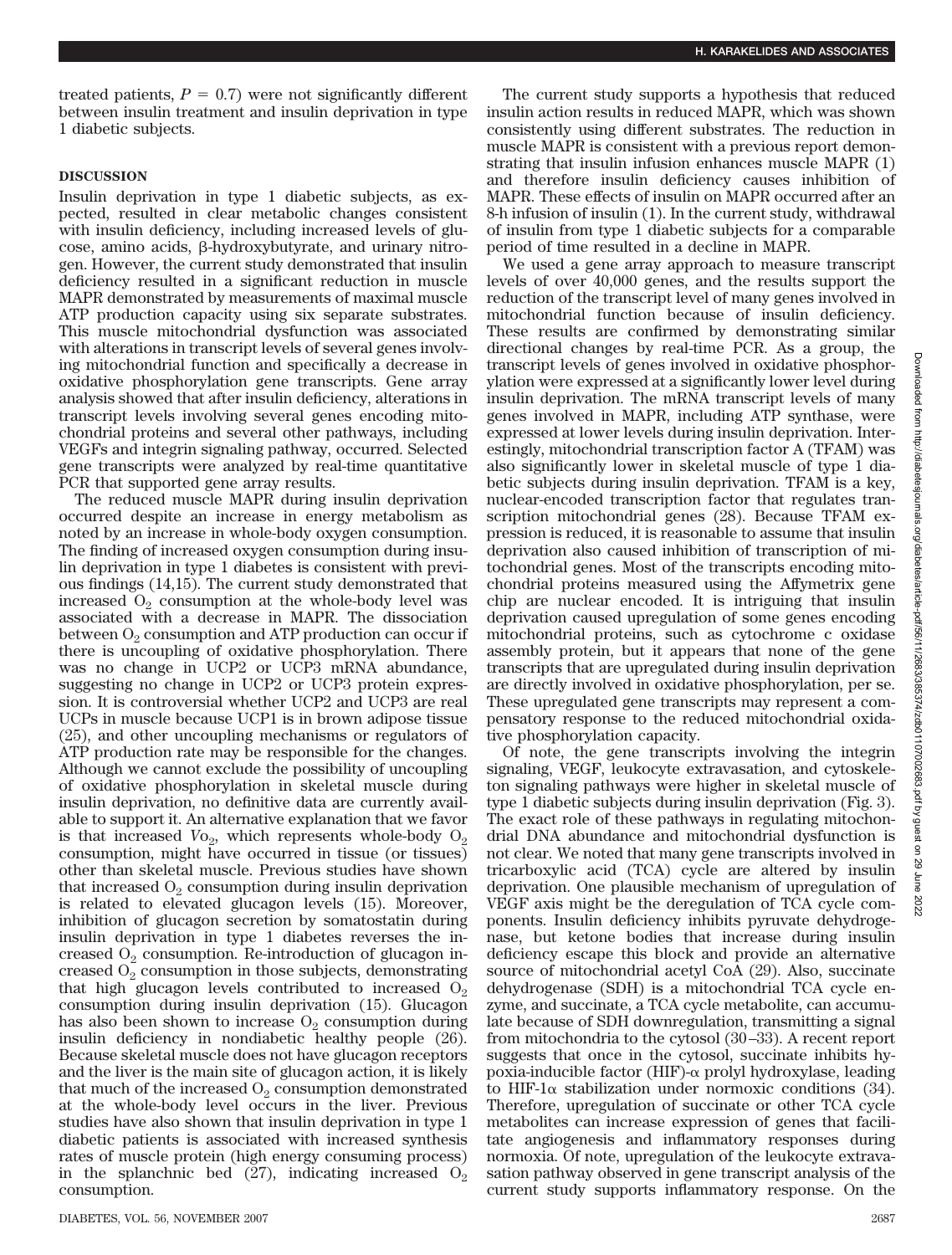other hand, there are several reports suggesting that HIF can increase cell surface expression of integrin, promoting cytoskeleton signaling and proliferation (35,36). An upregulation of cytoskeletal signaling has been noted during insulin deprivation in the current study (Fig. 3). Overall, it is most likely (as noted from gene transcript data) that insulin deprivation leads the cascade of events that cause HIF activation in normoxic condition and promote mitochondrial dysfunction. Recent studies suggest that nonhypoxic induction of HIF-1 $\alpha$  occurs during altered glucose metabolism (37). Another explanation might be that in the normoxic condition or normal oxygen concentration, cells can promote abnormal TCA cycle because of lack of insulin action, leading to stabilization of HIF- $\alpha$  and promoting muscle mitochondria dysfunction. It can be related to the formation of more reactive oxygen species in mitochondria during hyperglycemia and insulin deficiency (38 – 40). The current evidence suggests that mitochondria themselves could be important players in the oxygensensing pathway and can be dysregulated in the absence of insulin.

There are potential limitations in generalizing the results from this study to the decrease in insulin action in insulin-resistant states. Previous studies have shown an association between insulin resistance and muscle mitochondrial dysfunction, but it was unclear whether the insulin resistance resulted in or was secondary to mitochondrial dysfunction (41,42). The current results support insulin action, or lack of insulin, impacting mitochondrial ATP production and gene transcript levels. However, the potential interaction with secondary metabolic and hormonal changes and mitochondrial functions cannot be fully excluded based on the current study. It is possible that many metabolic changes, such as hyperglycemia and increased levels and metabolism of fatty acids, ketones, and amino acids, may have affected MAPR and gene transcript levels. At the whole-body level, there is no evidence of reduced glucose oxidation because respiratory quotient values were not different between insulin deprivation and insulin treatment. Previous studies have shown that glucose disposal during insulin deprivation is higher in type 1 diabetic patients, and presumably, because of the mass effect of increased glucose flux (43) and muscle being the main site of glucose disposal (44), it is likely that this increased glucose disposal occurred in muscle. Of interest, β-hydroxybutyrate levels were elevated in type 1 diabetic patients during insulin deprivation, but this short duration of insulin deprivation in these well-hydrated patients with normal kidney function did not cause any metabolic acidosis as indicated by normal bicarbonate level.

In summary, the current study demonstrated that insulin deprivation caused an inhibition of skeletal muscle MAPR that occurred in association with alterations in several genes involved in oxidative phosphorylation. This result demonstrates that reduced insulin action and associated metabolic changes can downregulate muscle mitochondrial oxidative phosphorylation. This reduction in muscle oxidative phosphorylation, however, occurred in association with increased transcript levels of VEGF, HIF-1 $\alpha$ , integrin, inflammation, and cytoskeleton signaling pathways, suggesting potential interaction between these important pathways and mitochondrial dysfunction and associated metabolic derangement.

## **ACKNOWLEDGMENTS**

This study received support from the National Institutes of Health (NIH) (grant UL1-RR-024150-01), from the National Center for Research Resources, a component of NIH, NIH Roadmap for Medical Research (grant R01-DK-41973), and the David Murdock Dole Professorship.

We gratefully acknowledge the support of General Clinical Research Center staff and the skillful technical assistance of Kate Klaus and Dawn Morse.

## **REFERENCES**

- 1. Stump CS, Short KR, Bigelow ML, Schimke JC, Nair KS: Effect of insulin on human skeletal muscle mitochondrial ATP production, protein synthesis, and mRNA transcripts. *Proc Natl Acad SciUSA* 100:7996 – 8001, 2003
- 2. Asmann YW, Stump CS, Short KR, Coenen-Schimke JM, Guo Z, Bigelow M, Nair KS: Skeletal muscle mitochondrial functions, mitochondrial DNA copy numbers, and gene transcript profiles in type 2 diabetic and nondiabetic subjects at equal levels of low or high insulin and euglycemia. *Diabetes* 55:3309 –3319, 2006
- 3. Petersen KF, Dufour S, Shulman GI: Decreased insulin-stimulated ATP synthesis and phosphate transport in muscle of insulin-resistant offspring of type 2 diabetic patients. *PLoS Med* 2:E233, 2005
- 4. Felig P, Wahren J, Sherwin R, Hendler R: Insulin, glucagon, and somatostatin in normal physiology and diabetes mellitus. *Diabetes* 25:1091–1099, 1976
- 5. Ritov VB, Menshikova EV, He J, Ferrell RE, Goodpaster BH, Kelley DE: Deficiency of subsarcolemmal mitochondria in obesity and type 2 diabetes. *Diabetes* 54:8 –14, 2005
- 6. Short KR, Bigelow ML, Nair KS: Age effect on muscle mitochondrial function and impaired glucose tolerance after a mixed meal (Abstract). *Diabetes* 52 (Suppl. 1):A346, 2003
- 7. Short KR, Bigelow ML, Kahl JC, Singh R, Coenen-Schimke JM, Raghavakaimal S, Nair KS: Decline in skeletal muscle mitochondrial function with aging in humans. *Proc Natl Acad SciUSA* 102:5618 –5623, 2005
- 8. Petersen KF, Befroy D, Sufour S, Dziura J, Ariyan C, Rothman DL, DiPietro L, Cline GW, Shulman G: Mitochondrial dysfunction in the elderly: possible role in insulin resistance. *Science* 300:1140 –1142, 2003
- 9. Sreekumar R, Halvatsiotis P, Schimke JC, Nair KS: Gene expression profile in skeletal muscle of type 2 diabetes and the effect of insulin treatment. *Diabetes* 51:1913–1920, 2002
- 10. Patti ME, Butte AJ, Crunkhorn S, Cusi K, Berria R, Kashyap S, Miyazaki Y, Kohane I, Costello M, Saccone R, Landaker EJ, Goldfine AB, Mun E, DeFronzo R, Finlayson J, Kahn CR, Mandarino LJ: Coordinated reduction of genes of oxidative metabolism in humans with insulin resistance and diabetes: Potential role of PGC1 and NRF1. *Proc Natl Acad SciUSA* 100:8466 – 8471, 2003
- 11. Mootha VK, Lindgren CM, Eriksson K-F, Subramanian A, Sihag S, Lehar J, Puigserver P, Carlsson E, Ridderstrale M, Laurila E, Houstis N, Daly MJ, Patterson N, Mesirov JP, Golub TR, Tamayo P, Spiegelman B, Lander ES, Hirschhorn JN, Altshuler D, Groop LC: PGC-1a-responsive genes involved in oxidative phosphorylation are coordinately downregulated in human diabetes. *Nat Genet* 34:267–273, 2003
- 12. Petersen KF, Shulman GI: Etiology of insulin resistance. *Am J Med* 119:S10 –S16, 2006
- 13. Regensteiner JG, Sippel JM, McFarling ET, Wolfel EE, Hiatt WR: Effects of non-insulin-dependent diabetes on oxygen consumption during treadmill exercise. *Med Sci Sports Exerc* 27:875– 881, 1995
- 14. Nair KS, Halliday D, Garrow JS: Increased energy expenditure in poorly controlled type I (insulin-dependent) diabetic patients. *Diabetologia* 27: 13–16, 1984
- 15. Charlton MR, Nair KS: Role of hyperglucagonemia in catabolism associated with type 1 diabetes: effects on leucine metabolism and the resting metabolic rate. *Diabetes* 47:1748 –1756, 1998
- 16. Copeland KC, Kenney FA, Nair KS: Heated dorsal hand vein sampling for metabolic studies: a reappraisal. *Am J Physiol Endocrinol Metab* 263: E1010 –E1014, 1992
- 17. Balagopal P, Schimke JC, Ades PA, Adey D, Nair KS: Age effect on transcript levels and synthesis rate of muscle MHC and response to resistance exercise. *Am J Physiol Endocrinol Metab* 280:E203–E208, 2001
- 18. Dhatariya KK, Bigelow ML, Nair KS: Effect of dehydroepiandrosterone replacement on insulin sensitivity and lipids in hypoadrenal women. *Diabetes* 54:765–769, 2005
- 19. Nair KS, Welle SL, Halliday D, Campbell RG: Effect of beta-hydroxybu-